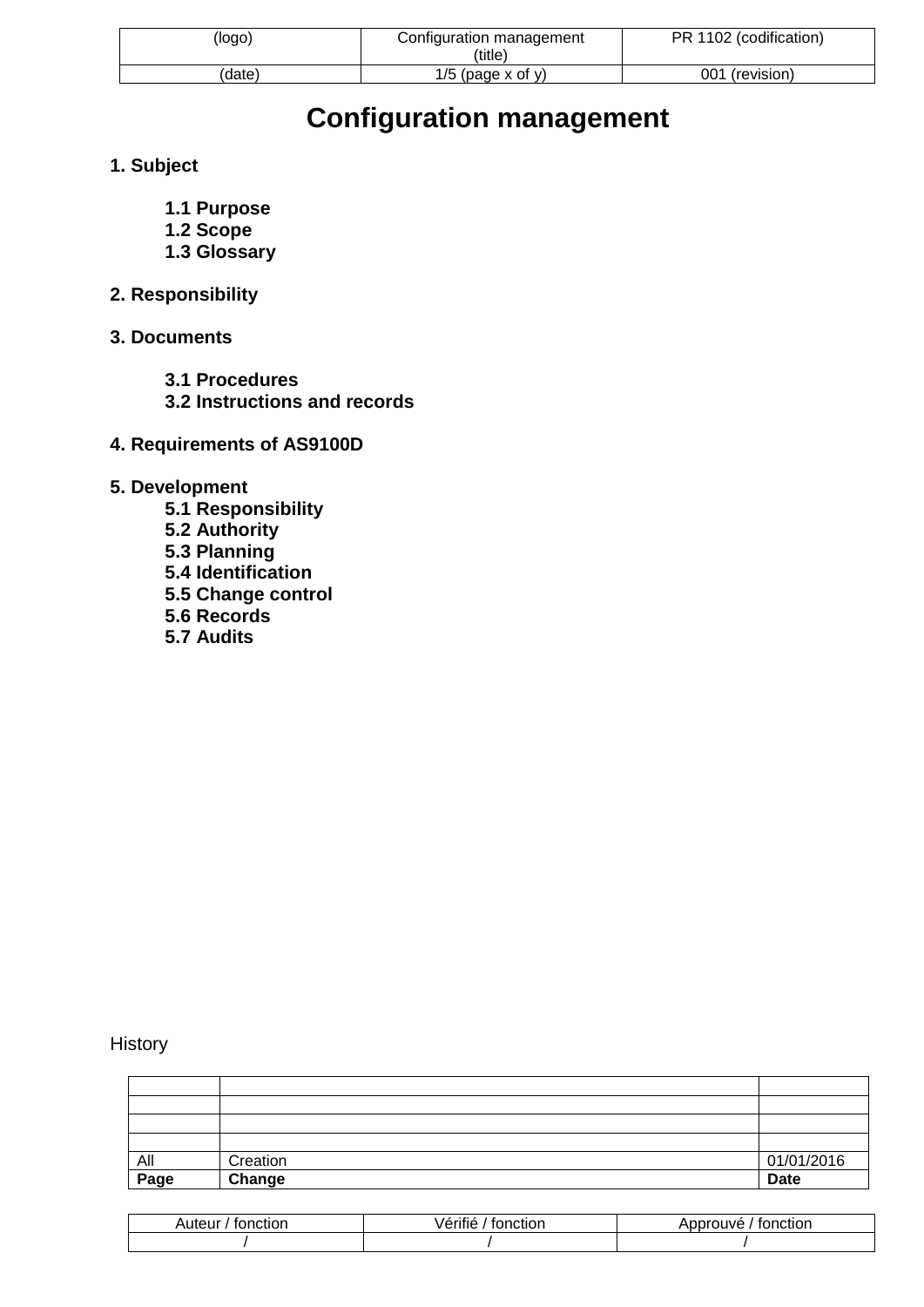| (logo) | Configuration management<br>'title) | PR 1102 (codification) |
|--------|-------------------------------------|------------------------|
| date)  | $2/5$ (page x of y)                 | 001 (revision)         |

## **1. Subject**

## **1.1 Purpose**

The purpose of this procedure is to define the activities to establish, implement and maintain configuration management for our company by providing evidence of product compliance with specifications.

## **1.2 Scope**

This procedure applies to all documentation and changes to our Aerospace Quality Management System (AQMS) related to product specifications, customer and supplier contracts and legal and regulatory requirements.

Some benefits of configuration management in our company:

- documentation is at the latest approved version
- consistency between the product and the product information is ensured
- the traceability of changes is recorded
- the authors of the modifications are identified
- the distinction between the different modifications (versions, revisions, evolutions, changes) of the documents is clearly established
- the return to an old version of the configuration is easily achievable

## **1.3 Glossary**

AQMS: Aerospace Quality Management System

Configuration item: a unit of a configuration that satisfies an end-use function

Configuration: set of characteristics of a product defined in the documents

Reference configuration: product configuration information at one stage of the product's lifetime

Derogation: written authorization, for a particular case, not to meet a specified requirement (concession, waiver, deviation)

Configuration management: activities of identifying, controlling, recording and verifying any changes to a product

Product configuration information: requirements for the design, construction, verification, use and maintenance of a product

NOC: notice of change

## **2. Responsibility**

The quality manager is responsible for ensuring the strict application of this procedure. All departments of our company are responsible for updating their respective documentation.

## **3. Documents**

## **3.1 Procedures**

Documented information Process control

| Auteur.<br>tonction | .<br>eritie<br>tonction | Approuve<br>⊺fonction |
|---------------------|-------------------------|-----------------------|
|                     |                         |                       |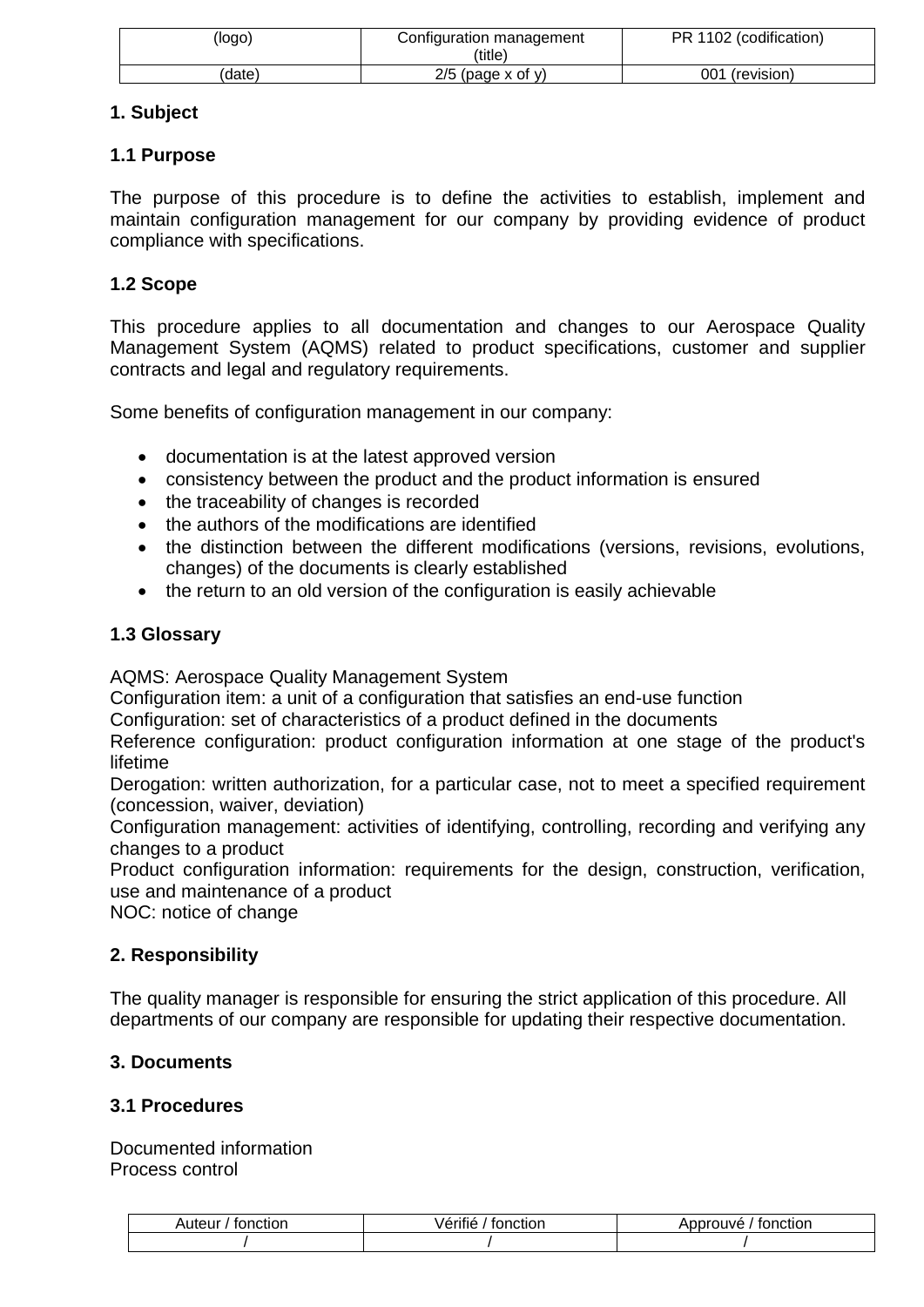| (logo) | Configuration management<br>(title) | 1102 (codification)<br>PR |
|--------|-------------------------------------|---------------------------|
| date.  | 3/5<br>(page x of y)                | 001<br>(revision)         |

Responsibility and authority **Changes** Design and development

#### **3.2 Instructions and records**

Notice of change Configuration management plan Configuration report Audit report

#### **4. Requirements of AS9100D**

*§ 8.1.2 Plan, implement and control a process for configuration management as appropriate to the organization and its products and services in order to ensure the identification and control of physical and functional attributes throughout the product lifecycle. This process shall:*

*a. control product identity and traceability to requirements, including the implementation of identified changes;*

*b. ensure that the documented information (e.g. requirements, design, verification, validation and acceptance documentation) is consistent with the actual attributes of the products and services.*

#### **5. Development**

#### **5.1 Responsibility**

Top management has identified the persons responsible for implementing, maintaining and verifying configuration management over the life cycle of each product, equipment, software (see organization chart and job descriptions).

Configuration management includes contracts, specifications and product requirements.

## **5.2 Authority**

Top management has identified the persons with the authority to make decisions regarding activities related to the changes (see organization chart and job descriptions). These activities include analyzing the need for the changes, estimating whether the consequences are acceptable, and monitoring how the documents are maintained.

## **5.3 Planning**

The configuration management planning activities are coordinated and recorded in the plan. The plan is agreed with stakeholders and then checked and approved.

The configuration management plan is kept up to date (revised) and includes activities, identification of the configuration, responsible persons, deadlines, recording of the configuration status and configuration audits.

#### **5.4 Identification**

| .⊣uteur⊹<br>tonction | $\cdots$<br>.<br>onction<br>verme | Approuve<br>tonction |
|----------------------|-----------------------------------|----------------------|
|                      |                                   |                      |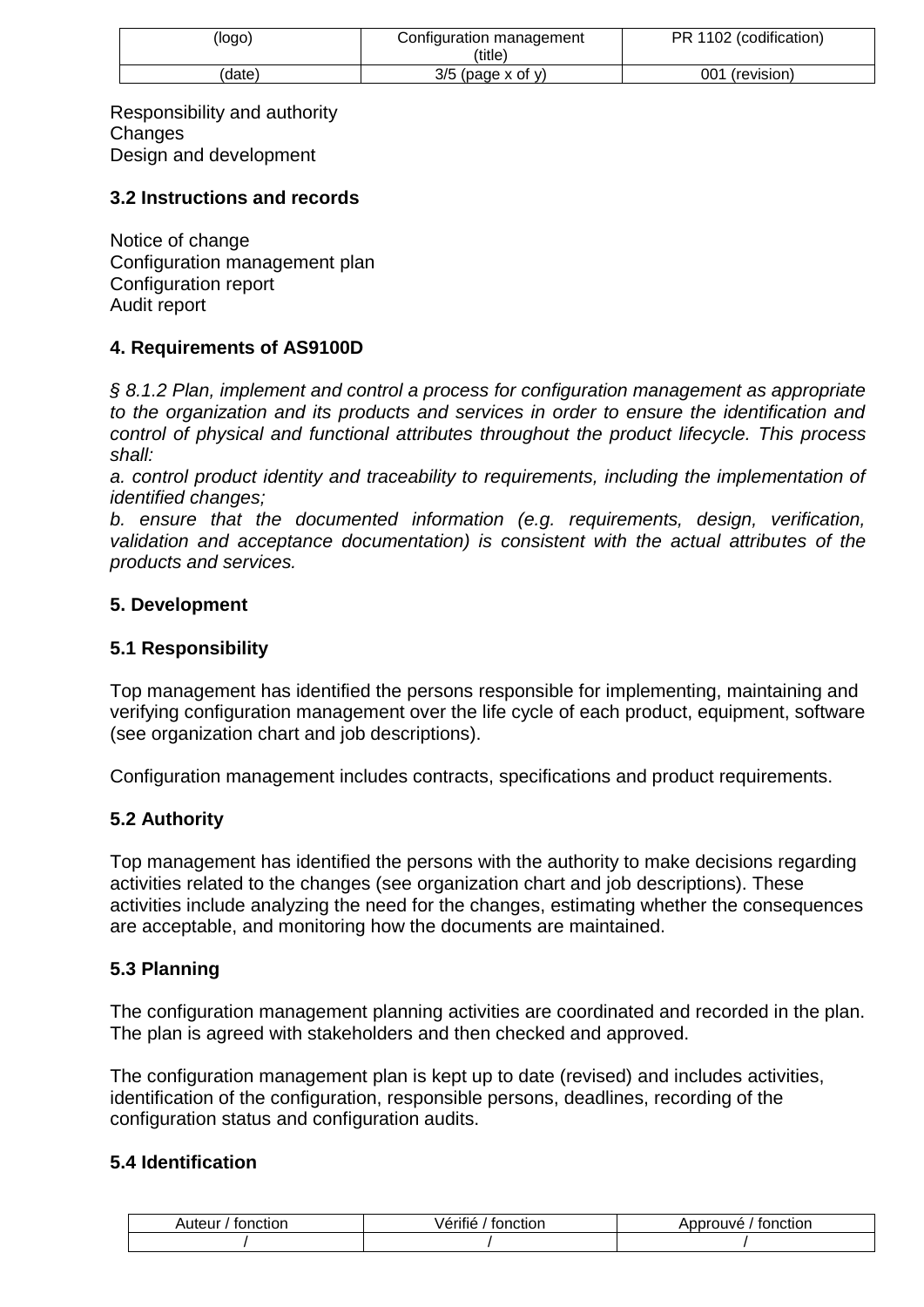| (logo  | Configuration management<br>(title) | PR 1102 (codification) |
|--------|-------------------------------------|------------------------|
| (date) | $4/5$ (page x of y)                 | 001<br>(revision)      |

The selected configuration attributes fully describe the product (functional and physical characteristics) and its tree structure.

The quality records are also configuration materials such as:

- first-article inspection reports
- results of production and end product inspections
- certificates of conformity

Product configuration information includes product requirements from design to end use, as well as customer and supplier contracts.

The coding used allows unequivocal control of the configuration attributes (each configuration attribute is assigned a unique identifier).

Reference configurations allow us to record the stages of the product life cycle that help us to establish subsequent activities.

#### **5.5 Change control**

All requests for changes or derogations shall be submitted in writing and recorded by the document manager with an ascending code number. The request may be internal or external (customer or supplier). The change may concern the design, the product or the process. The form used complies with SAE AS 9016 (2009) "Notice of Change (NOC) Requirements".

The change request contains the name of the applicant, a summary description of the change (what), how, when, who, where to make the change, the configuration attributes and documents involved and the reasons for the request (why).

The application is analyzed by the quality manager taking into account the benefits, risks and possible consequences.

When the request is approved the resources are provided, an implementer is appointed, a timeframe is determined, the decision is communicated to the stakeholders and a compliance check of the change is planned (see section 5.7).

#### **5.6 Records**

Configuration status records are made throughout the product lifecycle during configuration identification and change control activities. The records include change requests and approvals obtained.

The records are automatically saved on the Intranet server every day at one o'clock in the morning.

Configuration reports contain three parts:

- the product tree structure
- $\bullet$  the status of the documentation

| nuteur ⊺<br>tonction | <br>.<br>tonction<br>. anne 1 | `nnrouve_<br>tonction |
|----------------------|-------------------------------|-----------------------|
|                      |                               |                       |